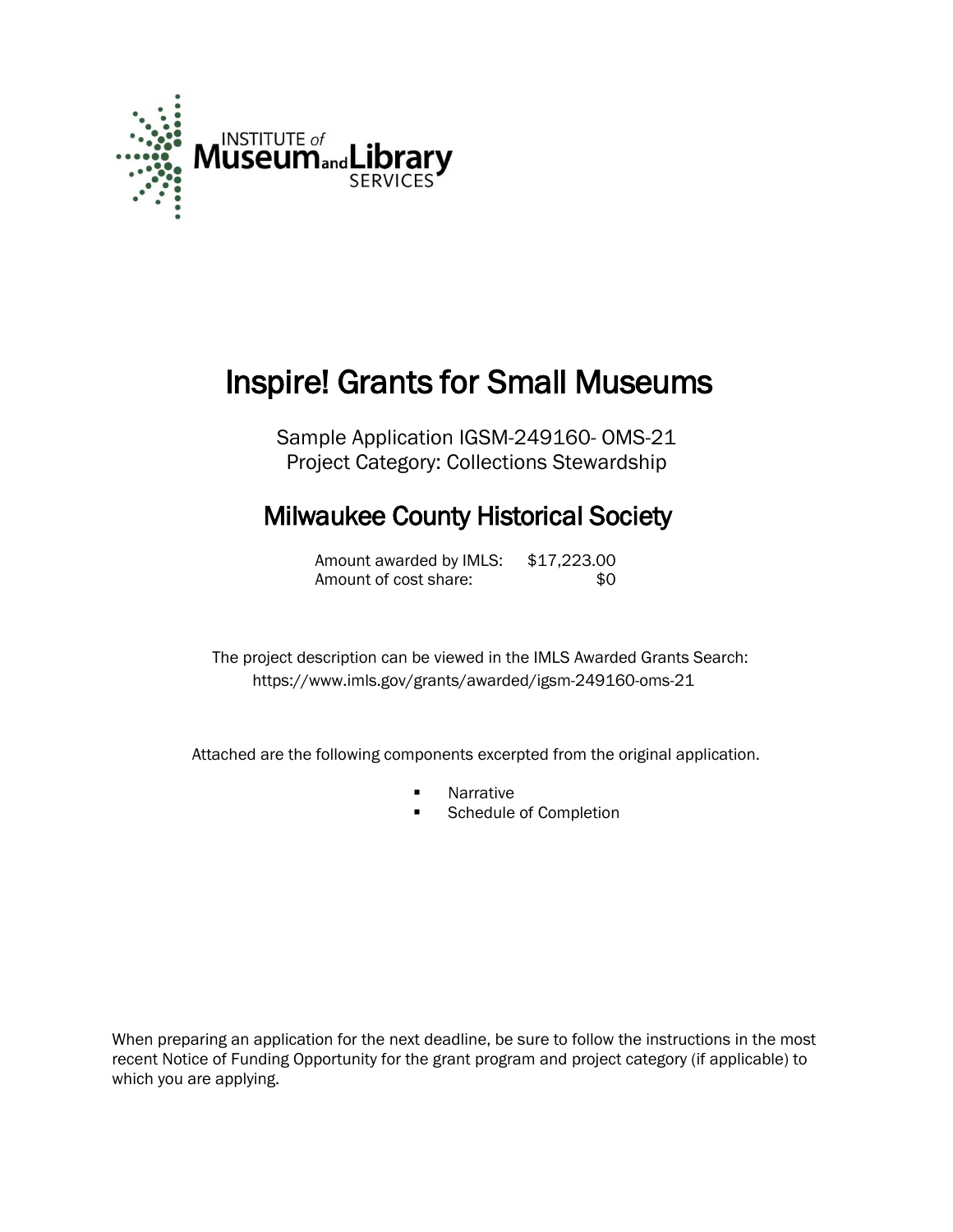# Milwaukee County Historical Society **Narrative**

# **Project Justification**

#### **Need**

The Milwaukee County Society requests \$16,773 to fund the creation of a holistic digitization plan. The plan would be created with the help of a consultant between September 2021 and August 2022. A detailed and complete digitization plan is necessary for the Society to move forward and seek funding for large-scale digitization.

The Society's archival collections hold more than one million photos and millions of documents that detail a broad range of Milwaukee County's history. These collections are available to the public through the Research Library, which is open six days a week.

Digitizing fragile and/or heavily used collections is a priority for the Society. It will make the collections more accessible and aid in the preservation of the documents and photos by reducing the amount of time they are handled.

The Society has applied for funding in the past to digitize our collections. Unfortunately, the Society's archivists lack the expertise and background necessary to plan and implement such a project, and that lack of expertise was reflected in the applications. Before seeking funding for digitization, the Society wishes to develop a holistic plan.

The creation of a plan with a consultant along with continued education for the Society's archivists will allow the Society to better understand how to carry out a digitization project and provide the added staff, technological, and financial capacity we will need to implement the plan.

As the repository for Milwaukee County's records, the Society receives new documents each year. Digitization is especially crucial as the Society will begin to receive digitally born documents soon. To store and make these records accessible, we will need to have a system that can handle this.

# **Scope of Collection**

We were founded in 1935 to serve as the repository for records from Milwaukee County. Since then, the collection has grown to include a wide variety of documents and photos that represent many facets of the County's history.

The archival collection has more than 14,000 cubic feet of manuscript material containing millions of documents and more than one million photos. This material documents a wide range of Milwaukee County government activities beginning in the 1830s, and several collections are especially helpful for genealogical purposes. These include naturalization records, civil court records, coroner's inquests, marriage applications, jail registers, and probate records. The library also contains more than 3,000 separate manuscript collections from various businesses, organizations, families, and individuals – some of whom are among Milwaukee's earliest settlers. Additionally, the Society holds various maps and photos that are particularly useful for our youth education programs.

While our collections are an important representation of Milwaukee County's history, several collections in the archives are of national importance. The beer and brewing collection is accessed by researchers from around the country who are researching beer and brewing in the U.S. The Society also holds materials relating to Milwaukee's unique Socialist history, and these documents and photos attract researchers from around the country.

The archival collection is generally in good condition, though some documents and photos are very fragile. Naturalization records are among the most fragile documents and these records are some of the most requested by genealogists. Due to the continued use and wear and tear, the already fragile documents will deteriorate further.

Digitization would ensure that the Society's archival collections can be shared widely. It would also ensure the continued preservation of our collection's most fragile documents.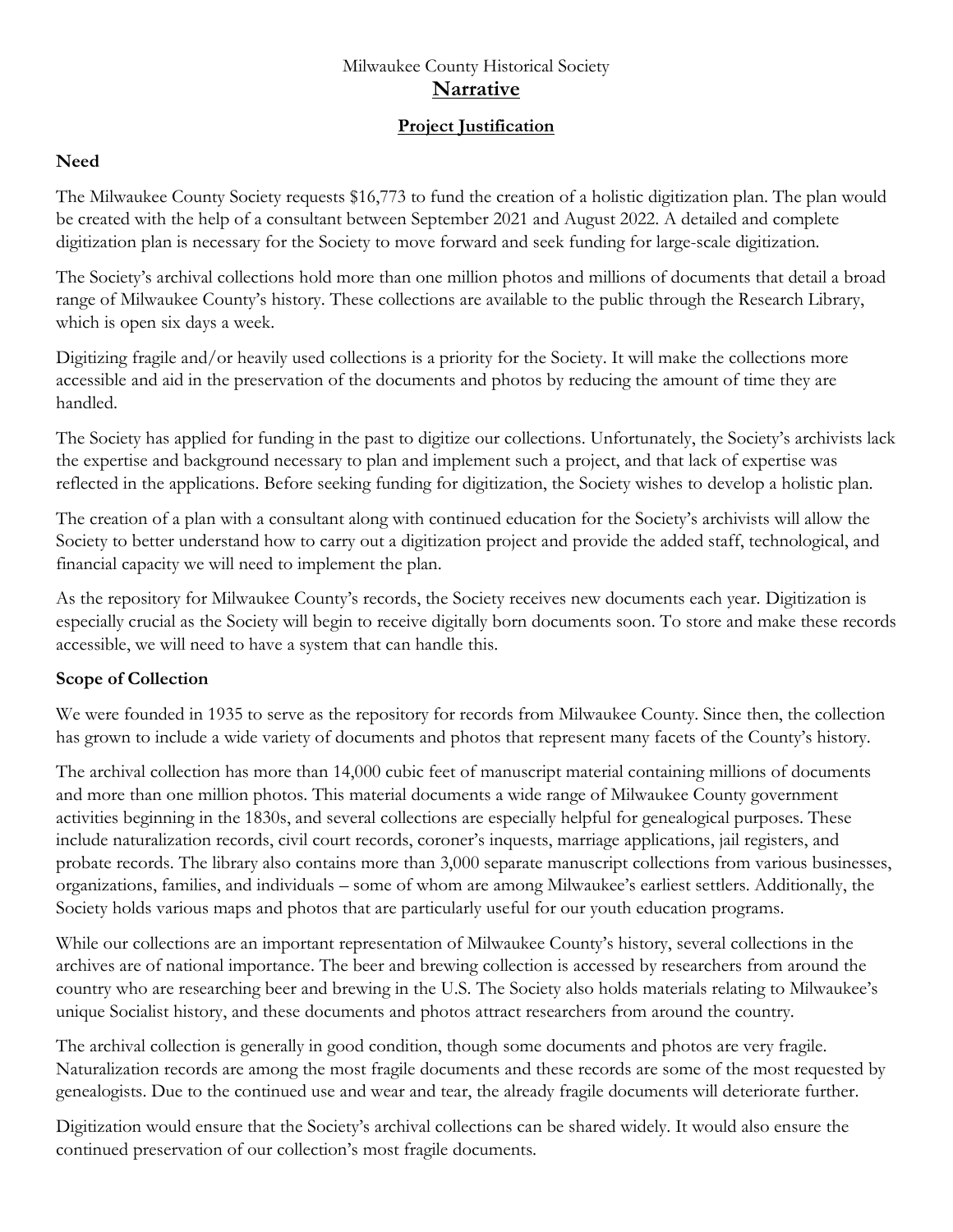# **Beneficiaries**

Beneficiaries include the researchers that utilize the documents and photos in the collections. Researchers include academics completing scholarly research, genealogists researching their family history, and individuals seeking their own records including divorce decrees for name changes and records to prove citizenship. The Research Library continues to grow with increasing public interest and now assists 5,000 researchers each year. Digitization will increase access to the collection and make it easier to use the services.

Other beneficiaries include students, who will benefit from the greater accessibility of the documents and photos.

# **Alignment with Strategic Plan**

The Society's mission is to collect, preserve and share Milwaukee County's history. The archival collection is a large component of this work. The Society's strategic plan includes developing a strategy for digitization so we can digitize portions of our collection and also have the ability to accept digitally born documents. The staff and Board of Directors recognize the importance of developing a detailed plan as this will be our most powerful digitization tool. Funding from this project would allow us to fulfill this portion of our strategic plan.

# **Addressing Inspire! Small Grants for Museums Priorities**

The Society seeks funding under the Collections Stewardship and Access category of the Inspire! Grants for Small Museums. The proposed program aligns with this category on multiple points. The IMLS supports projects "that support the exemplary management, documentation, conservation, long-term preservation, and access to and use of the materials entrusted to a museum's care." The digitization project will contribute to better stewardship of the documents as they will be handled less once they are digitized. The digitized documents will also be significantly more accessible to researchers. To digitize documents, the Society needs to create a plan.

# **Project Workplan**

# **Activities and Evaluation**

Digitization of the Society's vulnerable and heavily used collections is an urgent priority; however, our staff lacks the training or technological knowledge necessary to carry out such an undertaking. To address this challenge, the Society seeks the help of a digital archives consultant to create a digitization plan through this project. Society archivists will also receive training to prepare them to manage a digitization project and maintain a digital database.

The Society's archivists will attend digitization training sessions where they can learn about different types of equipment, software, and best practices. The knowledge these trainings provide will enable the archivists to make informed decisions about the Society's digitization plan when working with the consultant.

To begin the digitization plan, the consultant will work with Society archivists to determine which records should be digitized and in what order. The condition of the documents will be the primary criterion used, with the most fragile material given the highest priority. Patron demand for the documents is another consideration to determine digitization. Some items – especially photos from our collections – are very popular and used frequently. Digitization would not only reduce the wear on these records and photographs but also increase access to them.

A broad range of digitization equipment is available on the market, and the plan will identify which best fits the Society's needs. The consultant will help the Society's archivists select equipment that provides quality scans and allows documents to be digitized efficiently.

The consultant will also work with the Society's archivists to select the digitization database software that allows for optimum access and storage. The Society seeks to create a user-friendly database of digitized content. We also wish to create a searchable database which researchers can use. The plan the consultant helps to create will identify the software that enables this level of use and access.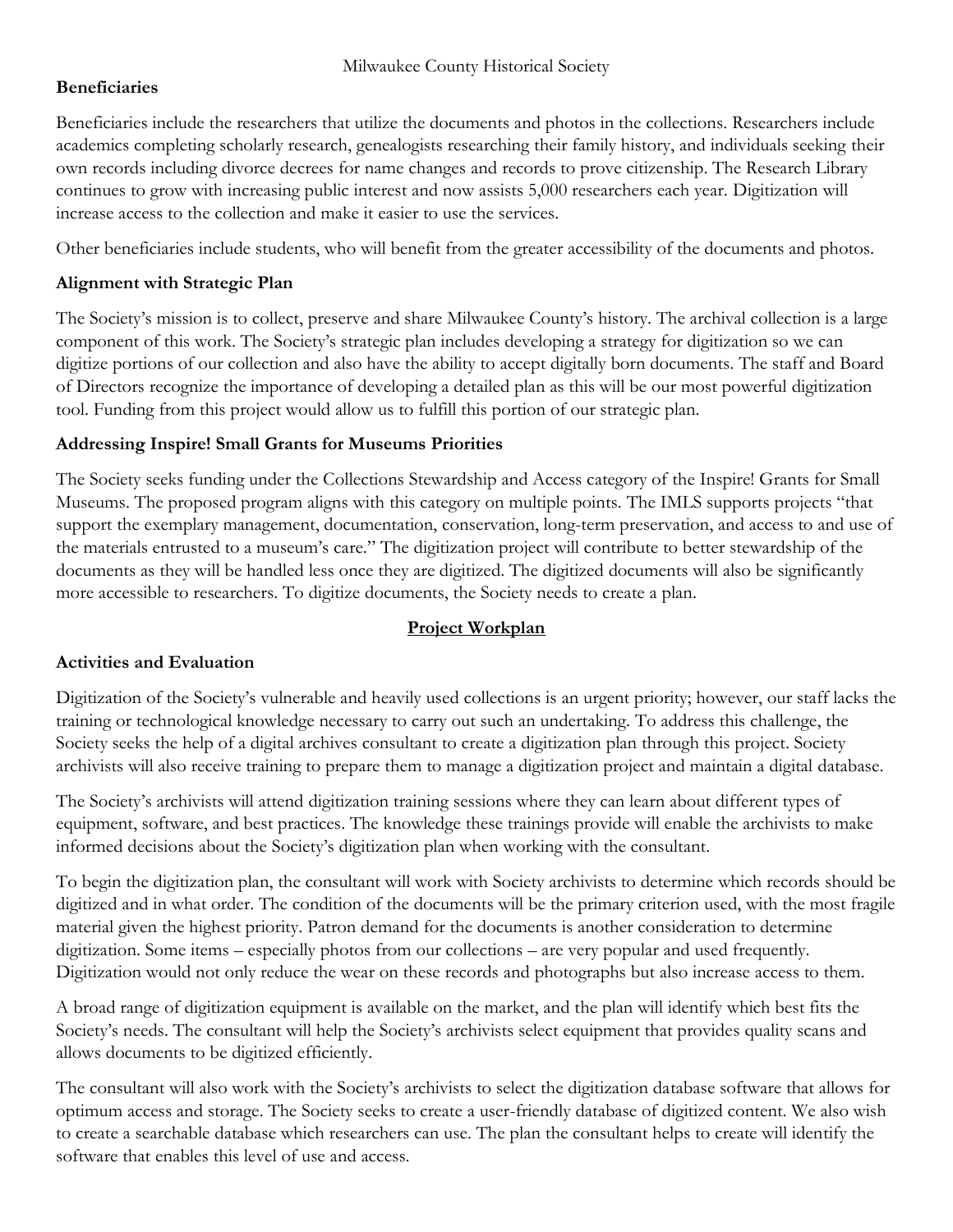# Milwaukee County Historical Society

The Society understands that, beyond the equipment and software, digitizing requires significant staff time. The consultant will work with our archivists to estimate the number of staff hours necessary to scan, create metadata, and add documents and photos to the database. The consultant will also help the staff better understand the longterm staffing needs to maintain the digitized collection.

In addition to a comprehensive digitization plan, the consultant will also help the Society create a digital collections policy. The policy will guide the archivists with regard to the file formats they will employ, where the backup copies of the digitized documents will be stored, how the metadata will be organized, and the staff members responsible for maintaining the collection.

The digitization project plan and digital collection policy will help the Society to understand the financial, staff, and other resources needed to digitize our collection. This plan will enable the Society to take the next step and seek funding to implement the project.

# **Risks**

The Society has sought funding for digitization before, but our lack of expertise proved to be our greatest barrier. It prevented us from creating a comprehensive plan and a competitive application. While we believe that the plan created in partnership with the consultant will enable us to submit a competitive application, this is not guaranteed. The greatest risk to the project is that we may fail to obtain the funding needed to carry it out. Digitization technology advances quickly, and failure to implement the plan quickly may result in it becoming obsolete.

To mitigate these risks, the Society has plans in place to seek both federal and non-federal funding to implement the digitization plan in a timely manner. This funding plan includes local foundations, federal grant opportunities, and funding from Milwaukee County. As digitization is a part of our strategic plan, our Board of Directors understands its importance, and they are committed to including digitization in the Society's operating budget.

# **Planning, Implementation, and Management**

Kevin Abing, the Society's lead archivist, will manage the project. He has 15 years of experience as an archivist and has spent seven years managing the Society's archival collection. Abing will be responsible for hiring and working with the consultant to create each piece of the plan. Assistant Archivist Steve Schaffer will also be involved in the project. With seven years at the Society, Schaffer will work with Abing to identify collections for digitization and attend training sessions. Ann Hanlon, the consultant, will also play a vital role in the project as the expert who will evaluate our needs and create a plan for digitization.

# **Partners**

It is impossible to talk about our archives without mentioning Milwaukee County. As the repository for Milwaukee County's records, the Society and the County partner together to preserve and share these documents. As the Society will begin to receive digitally born records from the County soon, the Society has already initiated discussions for digitization strategy and potential funding.

The Wisconsin Historical Society (WHS) is another valuable partner. The Society and WHS have collaborated on other projects, including youth education. WHS has the largest digital archives in the state, and we have used them as a resource for our questions about digitization. When the Society implements the digitization plan, we will continue conversations with WHS about a partnership that will increase the accessibility of the digitized documents.

# **Sequence of Activities**

The Society seeks to create a holistic digitization plan and digital collection policy with the assistance of a consultant. We will complete the following activities between September 1, 2021 and August 31, 2022.

• September 2021 – Hire consultant: Ann Hanlon will work with the Society for the duration of the project.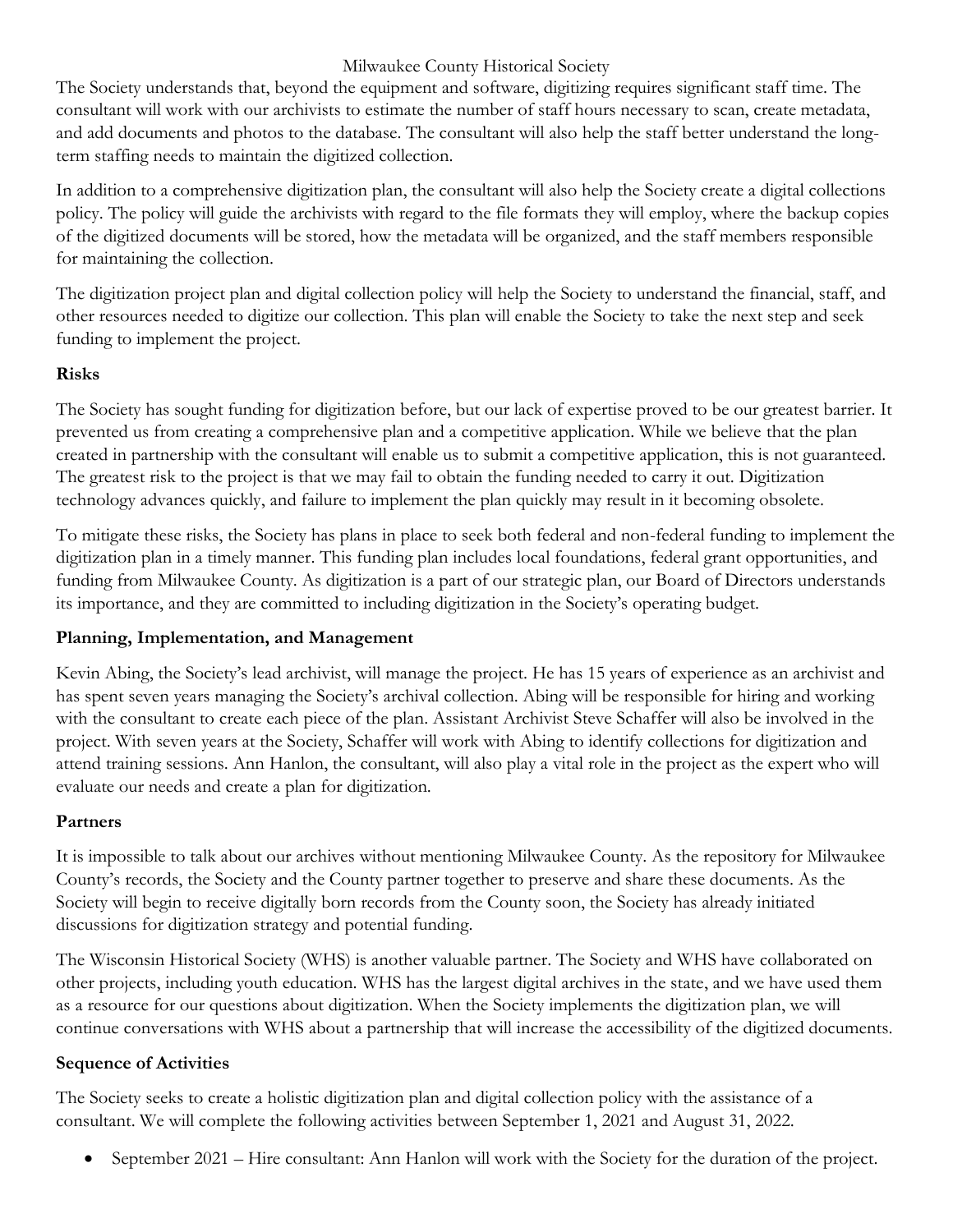Milwaukee County Historical Society

- September 2021-October 2021 Assess collection: The consultant, with Abing and Schaffer, will assess the Society's archival collection to identify documents that should be digitized first.
- September 2021-October 2021 Discover needs: The consultant will work closely with Abing and Schaffer to identify the primary goals the Society's digitization project will meet. These goals will guide the consultant as they identify software and equipment needed, write the plan and timeline, make staffing recommendations, and create the digital collection policy.
- Fall 2021 Metadata Class Archivists attend online class on digitization through LYRASIS
- November-December 2021 Assess metadata readiness: The consultant will review existing metadata information and create a plan and timing estimate for metadata creation.
- December 2021-January 2022 Assess file management and storage: The consultant will assess current storage infrastructure and determine the estimated amount of storage needed.
- January 2022-March 2022 –Software recommendation and collection strategies: The consultant will determine which database software will meet the Society's needs.
- January 2022 Staffing needs assessed: The consultant will assess current staff capacity to carry out a digitization project. This information will be used in conjunction with the desired timeline to determine when the Society needs to add staffing.
- March 2022-May 2022 Developing the plan: The consultant will use the information gathered about the collection, current staff capacity, and digitization goals to create a comprehensive timeline and plan for implementing a digitization project. The plan will include software and equipment recommendations. The digital collection policy will also be drafted at this time.
- Summer 2022 Review: The digitization plan will be reviewed by Abing and MCHS leadership and adjusted where necessary. The consultant will be available for counseling sessions as needed in this process.
- August 2022 Society of American Archivists Annual Meeting: Abing and Schaffer will attend the conference and focus on sessions about digitization and digital archives. The conference will provide them with learning opportunities and valuable networking opportunities.
- August 2022 Completion: The project will be considered complete when the holistic digitization plan and digital collection policy are done.

While outside the scope and timeline of this project, it is important to add that the Society will immediately begin to seek funding to implement the plan as soon as it is completed.

# **Time, Financial, and Personnel Resources**

This project should take 12 months to complete. We anticipate this project will use approximately 7% of Abing's time and 6% of Schaffer's time. Mame McCully, Executive Director, will also dedicate a small portion of her time to ensure the plan and its goals align with the Society's strategic plan and long-term goals.

In terms of financial needs, the greatest cost will be the consultant's fee. Other costs include staff time and costs related to the archivists attending conferences and professional development seminars.

# **Evaluation of Progress**

A successful project will result in a complete and detailed digitization plan customized to the Society's collection, strategic plan, and public use of the collection. The progress of the plan will be tracked regularly through meetings between the consultant and Abing. McCully will join meetings periodically to ensure that the developing plan meets the Society's priorities.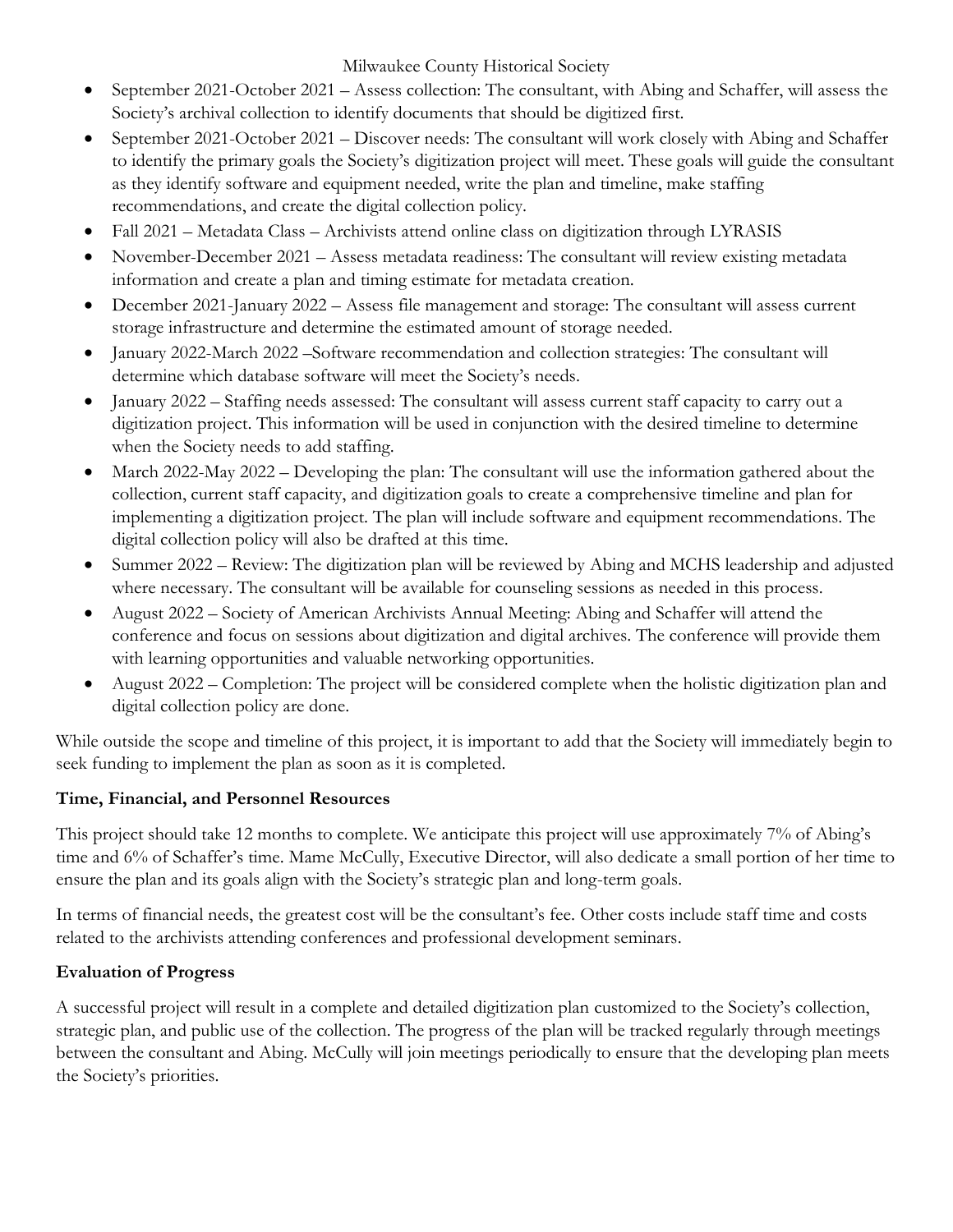# **Distribution of Results**

The Society will share the plan with our Board of Directors, who will work with staff to seek funding for the plan. It will also be shared with potential donors as the Society seeks to fund the plan's implementation. Lastly, the Society will share the plan with Milwaukee County. As the official repository for Milwaukee County records, the Society receives records from various County departments each year. Moving forward, an increasing amount of that material will be digitally born records. By sharing our digital collections policy with the County, the Society hopes to better serve the interests of the County, the Society, and the general public by ensuring future records will be properly maintained and made accessible for research purposes.

#### **Project Results**

#### **Intended Results**

By the conclusion of the project in August 2022, the Society will have a detailed and complete digitization plan. The plan will identify the collections of documents and photos within the archival collection to be digitized. The plan will also include a detailed and realistic timeline to digitize the documents, create the metadata and add to a database, and share them with the public in a meaningful way.

Through the creation of the plan, the Society's archivists, staff leadership, and Board of Directors will understand the added financial, technological, and staff capacity needed to implement the plan. The Society's archivists will also attend trainings and conferences during this time to bolster their background knowledge on the topic. This continued education will pair well with the work they complete with the consultant.

The project will also enable the Society to create a digital collection policy. With the consultant, the Society's archivists will design a policy that fits the Society's needs.

The Board of Directors and Society leadership identified digitization as a priority in our most recent strategic plan. While digitization is imperative to the Society's ability to share the collection in the future, we do not have the staff expertise to create a plan for implementation. The plan will be a powerful tool that will enable us to ultimately carry out a digitization project.

# **Impact on Collection**

During the initial phase of the project, the consultant will work with the archivists to assess the collection and identify the most fragile materials. This, combined with the archivists' knowledge of which documents are requested most frequently by researchers, will determine which documents should be targeted for digitization. This initial assessment will allow the Society to have a clear understanding of the condition of the archival collection.

Once the digitization plan can be implemented, the collection will benefit from reduced handling. The documents will also be more accessible to the public once digitized.

#### **Measuring Success**

The ultimate indicator of success would be having a realistic plan that the archivists are prepared to implement. To be sure that our project goal remains on track, the Society will set benchmarks for progress at various points as outlined in the workplan.

#### **Sustaining Benefits**

The Society's leadership at all levels is committed to digitizing portions of the archival collection. As such, we will explore all funding opportunities to implement the plan. These include federal, private, and County sources. Securing funding to implement the plan will ensure that the benefit of creating the plan will be sustained to help our collection stewardship and access for years to come.